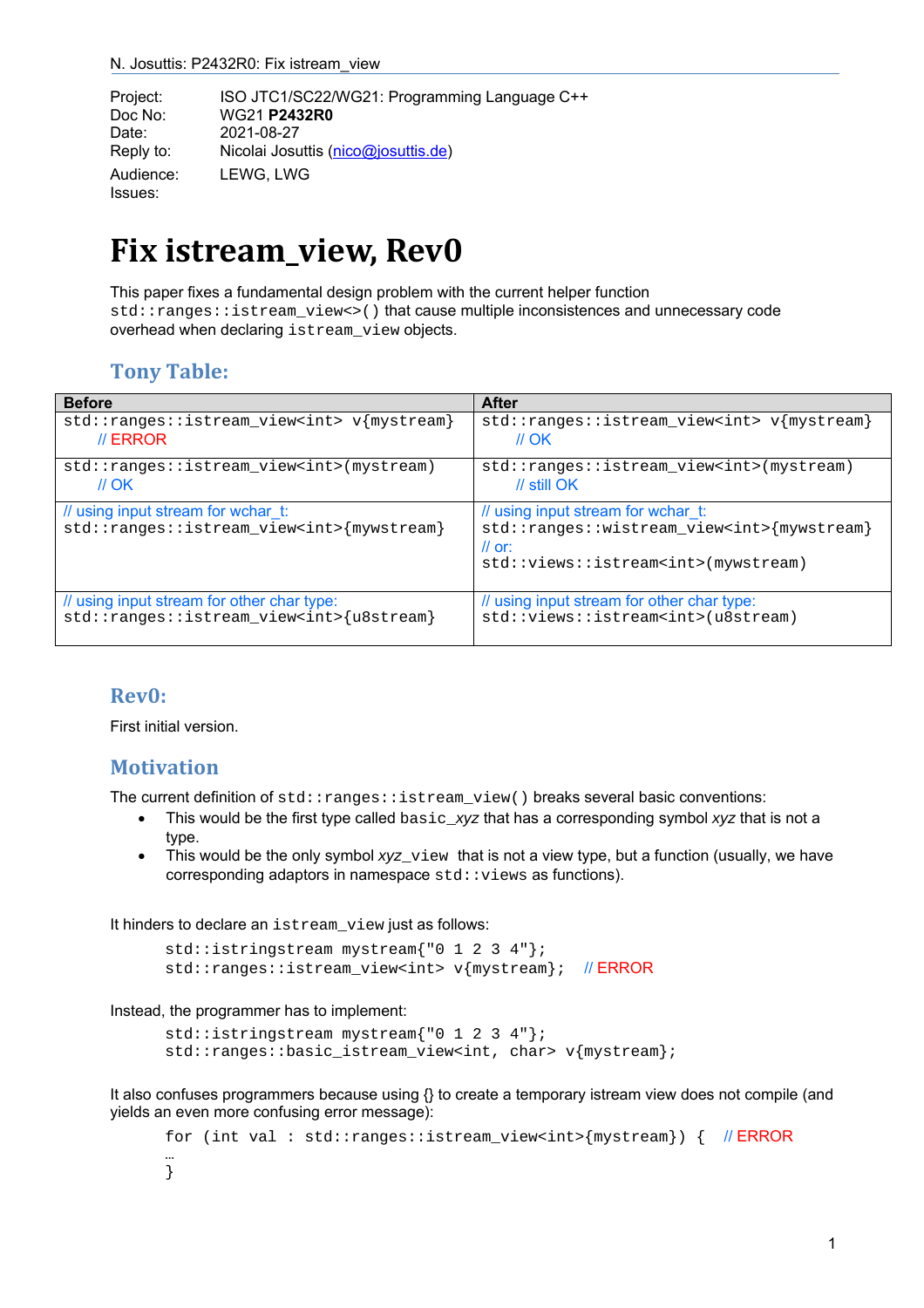Instead, the programmer has to implement

```
for (int val : std::ranges::istream_view<int>(mystream)) { 
or: 
      for (int val : std::ranges::basic_istream_view<int, char>{mystream}) { 
       … 
      }
```
Therefore, this paper proposes to fix this design mistake so that we follow the usual conventions. The fix should be a defect against C++20.

In addition, this view is the only type *xyz*\_view without a adaptor in namespace std::view. So I propose to add it.

#### **Open Issues**

We have to decide whether also to support other char types with a corresponding convenience function: wistream\_view, u8istream\_view, u16istream\_view, u32istream\_view

In C++20, currently, We have full support for char, wchar t, char8 t, char16 t, and char32 t only for:

- basic string
- basic string view
- streampos

We only have support for char and wchar t for

- basic\_istream, basic\_ostream, basic\_iostream
- basic\_istringstream, basic\_ostringstream, basic\_stringstream
- basic stringbuf
- basic\_filebuf
- basic\_streambuf
- basic\_format

As this feature belongs to the stream area, I propose only to standardize types istream view and wistream\_view.

## **Backward Compatibility**

With the proposed fix, code using

```
for (int val : std::ranges::istream_view<int>(mywstream)) { 
 … 
}
```
will still compile and work.

Code using this view for wide strings:

```
for (int val : std::ranges::istream_view<int>(mywstream)) { 
        … 
      } 
will no longer compile, but can easily be converted to:
      for (int val : std::ranges::wistream view<int>(mywstream)) {
        … 
      } 
or to: 
      for (int val : std::views::istream<int>(mywstream)) {
        … 
      }
```